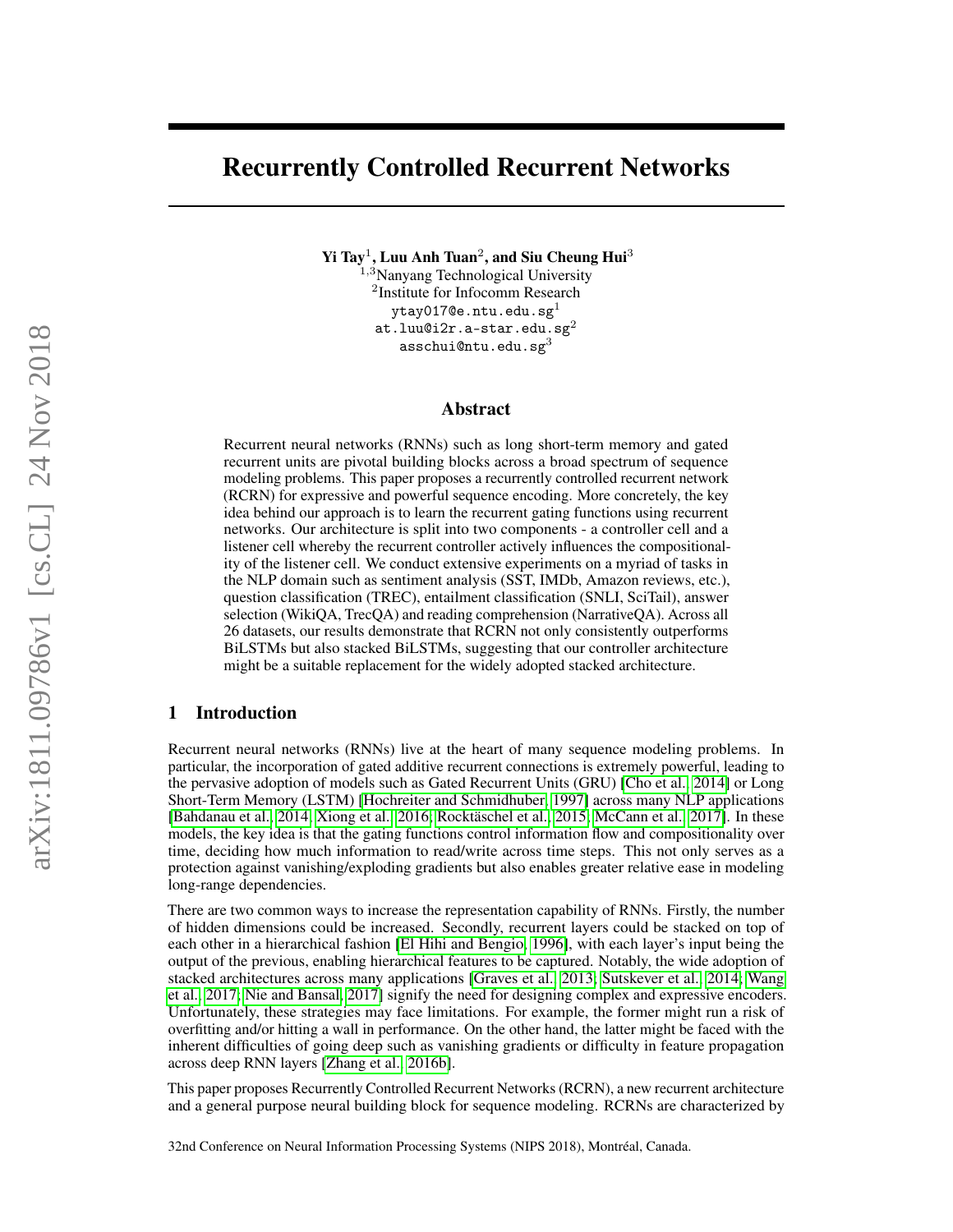its usage of two key components - a recurrent controller cell and a listener cell. The *controller* cell controls the information flow and compositionality of the *listener* RNN. The key motivation behind RCRN is to provide expressive and powerful sequence encoding. However, unlike stacked architectures, all RNN layers operate jointly on the same hierarchical level, effectively avoiding the need to go deeper. Therefore, RCRNs provide a new alternate way of utilizing multiple RNN layers in conjunction by allowing one RNN to control another RNN. As such, our key aim in this work is to show that our proposed controller-listener architecture is a viable replacement for the widely adopted stacked recurrent architecture.

To demonstrate the effectiveness of our proposed RCRN model, we conduct extensive experiments on a plethora of diverse NLP tasks where sequence encoders such as LSTMs/GRUs are highly essential. These tasks include sentiment analysis (SST, IMDb, Amazon Reviews), question classification (TREC), entailment classification (SNLI, SciTail), answer selection (WikiQA, TrecQA) and reading comprehension (NarrativeQA). Experimental results show that RCRN outperforms BiLSTMs and multi-layered/stacked BiLSTMs on all 26 datasets, suggesting that RCRNs are viable replacements for the widely adopted stacked recurrent architectures. Additionally, RCRN achieves close to state-of-the-art performance on several datasets.

## 2 Related Work

RNN variants such as LSTMs and GRUs are ubiquitous and indispensible building blocks in many NLP applications such as question answering [\[Seo et al., 2016;](#page-10-3) [Wang et al., 2017\]](#page-11-2), machine translation [\[Bahdanau et al., 2014\]](#page-8-1), entailment classification [\[Chen et al., 2017\]](#page-8-2) and sentiment analysis [\[Longpre](#page-10-4) [et al., 2016;](#page-10-4) [Huang et al., 2017\]](#page-9-3). In recent years, many RNN variants have been proposed, ranging from multi-scale models [\[Koutnik et al., 2014;](#page-9-4) [Chung et al., 2016;](#page-9-5) [Chang et al., 2017\]](#page-8-3) to treestructured encoders [\[Tai et al., 2015;](#page-11-3) [Choi et al., 2017\]](#page-8-4). Models that are targetted at improving the internals of the RNN cell have also been proposed [\[Xingjian et al., 2015;](#page-11-4) [Danihelka et al., 2016\]](#page-9-6). Given the importance of sequence encoding in NLP, the design of effective RNN units for this purpose remains an active area of research.

Stacking RNN layers is the most common way to improve representation power. This has been used in many highly performant models ranging from speech recognition [\[Graves et al., 2013\]](#page-9-2) to machine reading [\[Wang et al., 2017\]](#page-11-2). The BCN model [\[McCann et al., 2017\]](#page-10-1) similarly uses multiple BiLSTM layers within their architecture. Models that use shortcut/residual connections in conjunctin with stacked RNN layers are also notable [\[Zhang et al., 2016b;](#page-12-0) [Longpre et al., 2016;](#page-10-4) [Nie and Bansal, 2017;](#page-10-2) [Ding et al., 2018\]](#page-9-7).

Notably, a recent emerging trend is to model sequences without recurrence. This is primarily motivated by the fact that recurrence is an inherent prohibitor of parallelism. To this end, many works have explored the possibility of using attention as a replacement for recurrence. In particular, self-attention [\[Vaswani et al., 2017\]](#page-11-5) has been a popular choice. This has sparked many innovations, including general purpose encoders such as DiSAN [\[Shen et al., 2017\]](#page-10-5) and Block Bi-DiSAN [\[Shen](#page-10-6) [et al., 2018\]](#page-10-6). The key idea in these works is to use multi-headed self-attention and positional encodings to model temporal information.

While attention-only models may come close in performance, some domains may still require the complex and expressive recurrent encoders. Moreover, we note that in [\[Shen et al., 2017,](#page-10-5) [2018\]](#page-10-6), the scores on multiple benchmarks (e.g., SST, TREC, SNLI, MultiNLI) do not outperform (or even approach) the state-of-the-art, most of which are models that still heavily rely on bidirectional LSTMs [\[Zhou et al., 2016;](#page-12-1) [Choi et al., 2017;](#page-8-4) [McCann et al., 2017;](#page-10-1) [Nie and Bansal, 2017\]](#page-10-2). While self-attentive RNN-less encoders have recently been popular, our work moves in an orthogonal and possibly complementary direction, advocating a stronger RNN unit for sequence encoding instead. Nevertheless, it is also good to note that our RCRN model outperforms DiSAN in all our experiments.

Another line of work is also concerned with eliminating recurrence. SRUs (Simple Recurrent Units) [\[Lei and Zhang, 2017\]](#page-9-8) are recently proposed networks that remove the sequential dependencies in RNNs. SRUs can be considered a special case of Quasi-RNNs [\[Bradbury et al., 2016\]](#page-8-5), which performs incremental pooling using pre-learned convolutional gates. A recent work, Multi-range Reasoning Units (MRU) [\[Tay et al., 2018b\]](#page-11-6) follows the same paradigm, trading convolutional gates with features learned via expressive multi-granular reasoning. [Zhang et al.](#page-12-2) [\[2018\]](#page-12-2) proposed sentence-state LSTMs (S-LSTM) that exchanges incremental reading for a single global state.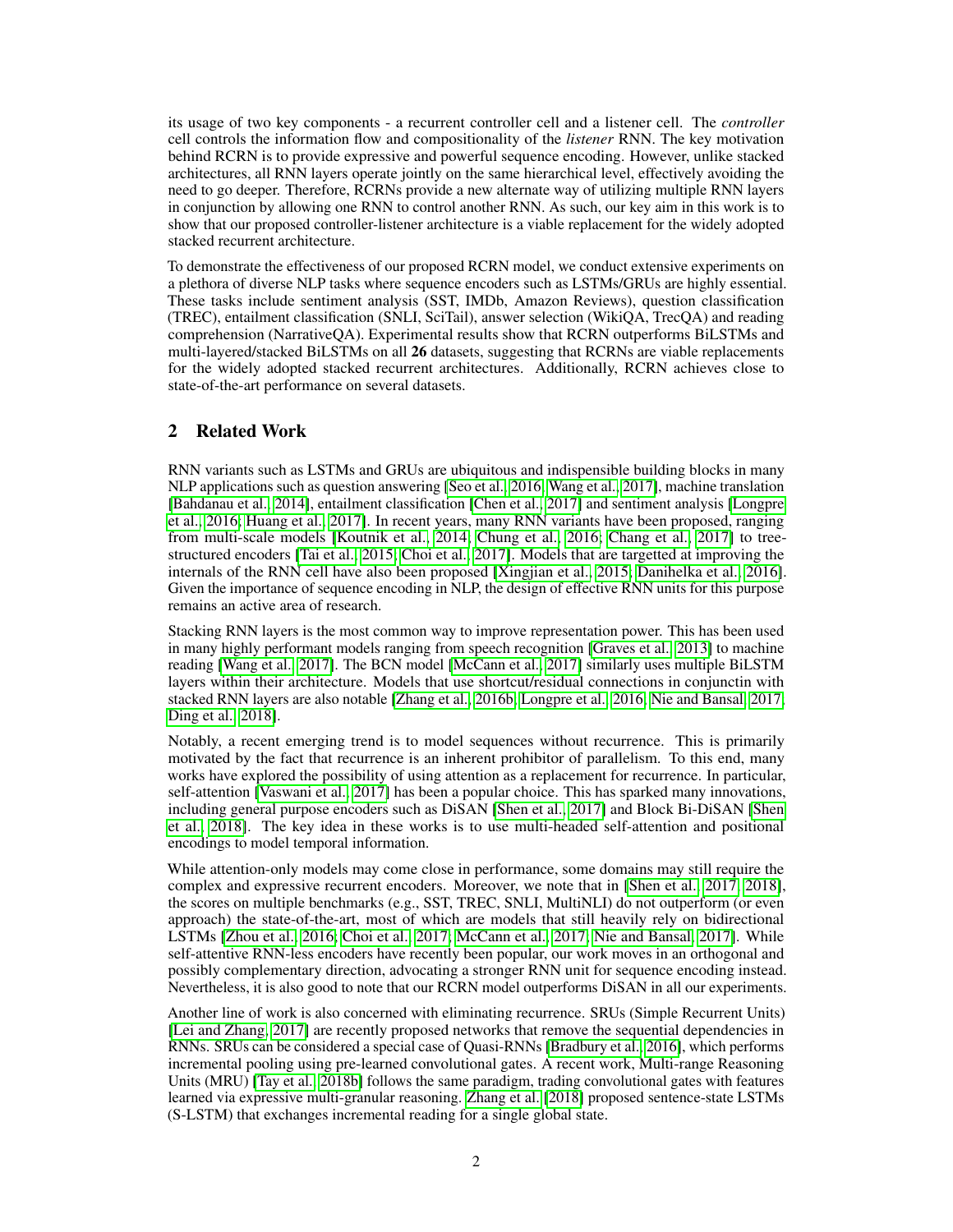Our work proposes a new way of enhancing the representation capability of RNNs without going deep. For the first time, we propose a controller-listener architecture that uses one recurrent unit to control another recurrent unit. Our proposed RCRN consistently outperforms stacked BiLSTMs and achieves state-of-the-art results on several datasets. We outperform above-mentioned competitors such as DiSAN, SRUs, stacked BiLSTMs and sentence-state LSTMs.

### 3 Recurrently Controlled Recurrent Networks (RCRN)

This section formally introduces the RCRN architecture. Our model is split into two main components - a controller cell and a listener cell. Figure [1](#page-2-0) illustrates the model architecture.

<span id="page-2-0"></span>

Figure 1: High level overview of our proposed RCRN architecture.

#### 3.1 Controller Cell

The goal of the controller cell is to learn gating functions in order to influence the target cell. In order to control the target cell, the controller cell constructs a forget gate and an output gate which are then used to influence the information flow of the listener cell. For each gate (output and forget), we use a separate RNN cell. As such, the controller cell comprises two cell states and an additional set of parameters. The equations of the controller cell are defined as follows:

$$
i_t^1 = \sigma_s(W_i^1 x_t + U_i^1 h_{t-1}^1 + b_i^1) \text{ and } i_t^2 = \sigma_s(W_i^2 x_t + U_i^2 h_{t-1}^2 + b_i^2)
$$
 (1)

$$
f_t^1 = \sigma_s (W_f^1 x_t + U_f^1 h_{t-1}^1 + b_f^1) \text{ and } f_t^2 = \sigma_s (W_f^2 x_t + U_f^2 h_{t-1}^2 + b_f^2)
$$
 (2)

$$
o_t^1 = \sigma_s (W_o^1 x_t + U_o^1 h_{t-1}^1 + b_o^1) \text{ and } o_t^2 = \sigma_s (W_o^2 x_t + U_o^2 h_{t-1}^2 + b_o^2)
$$
 (3)

$$
c_t^1 = f_t^1 c_{t-1}^1 + i_t^1 \sigma(W_c^1 x_t + U_c^1 h_{t-1}^1 + b_c^1)
$$
 (4)

$$
c_t^2 = f_t^2 c_{t-1}^2 + i_t^2 \sigma (W_c^2 x_t + U_c^2 h_{t-1}^2 + b_c^2)
$$
 (5)

<span id="page-2-2"></span><span id="page-2-1"></span>
$$
h_t^1 = o_t^1 \odot \sigma(c_t^1) \text{ and } h_t^2 = o_t^2 \odot \sigma(c_t^2) \tag{6}
$$

where  $x_t$  is the input to the model at time step t.  $W_*^k$ ,  $U_*^k$ ,  $b_*^k$  are the parameters of the model where  $k = \{1, 2\}$  and  $* = \{i, f, o\}$ .  $\sigma_s$  is the sigmoid function and  $\sigma$  is the tanh nonlinearity.  $\odot$  is the Hadamard product. The controller RNN has two cell states denoted as  $c^1$  and  $c^2$  respectively.  $h_t^1, h_t^2$  are the outputs of the unidirectional controller cell at time step t. Next, we consider a bidirectional adaptation of the controller cell. Let Equations  $(1-6)$  $(1-6)$  be represented by the function CT $()$ , the bidirectional adaptation is represented as:

$$
\overrightarrow{h_t}, \overrightarrow{h_t^2} = \overrightarrow{CT}(h_{t-1}^1, h_{t-1}^2, x_t) \quad t = 1, \dots \ell
$$
\n
$$
\overleftarrow{h_t}, \overleftarrow{h_t} = \overleftarrow{G} \quad \overleftarrow{G} \quad \overleftarrow{G} \quad \overleftarrow{G} \quad \overleftarrow{G} \quad \overleftarrow{G}
$$

$$
\overleftarrow{h_t^1}, \overleftarrow{h_t^2} = \overleftarrow{CT}(h_{t+1}^1, h_{t+1}^2, x_t) \quad t = M, \cdots 1 \tag{8}
$$

$$
h_t^1 = [\overrightarrow{h_t^1}; \overleftarrow{h_t^1}] \text{ and } h_t^2 = [\overrightarrow{h_t^2}; \overleftarrow{h_t^2}]
$$
 (9)

The outputs of the bidirectional controller cell are  $h_t^1, h_t^2$  for time step t. These hidden outputs act as gates for the listener cell.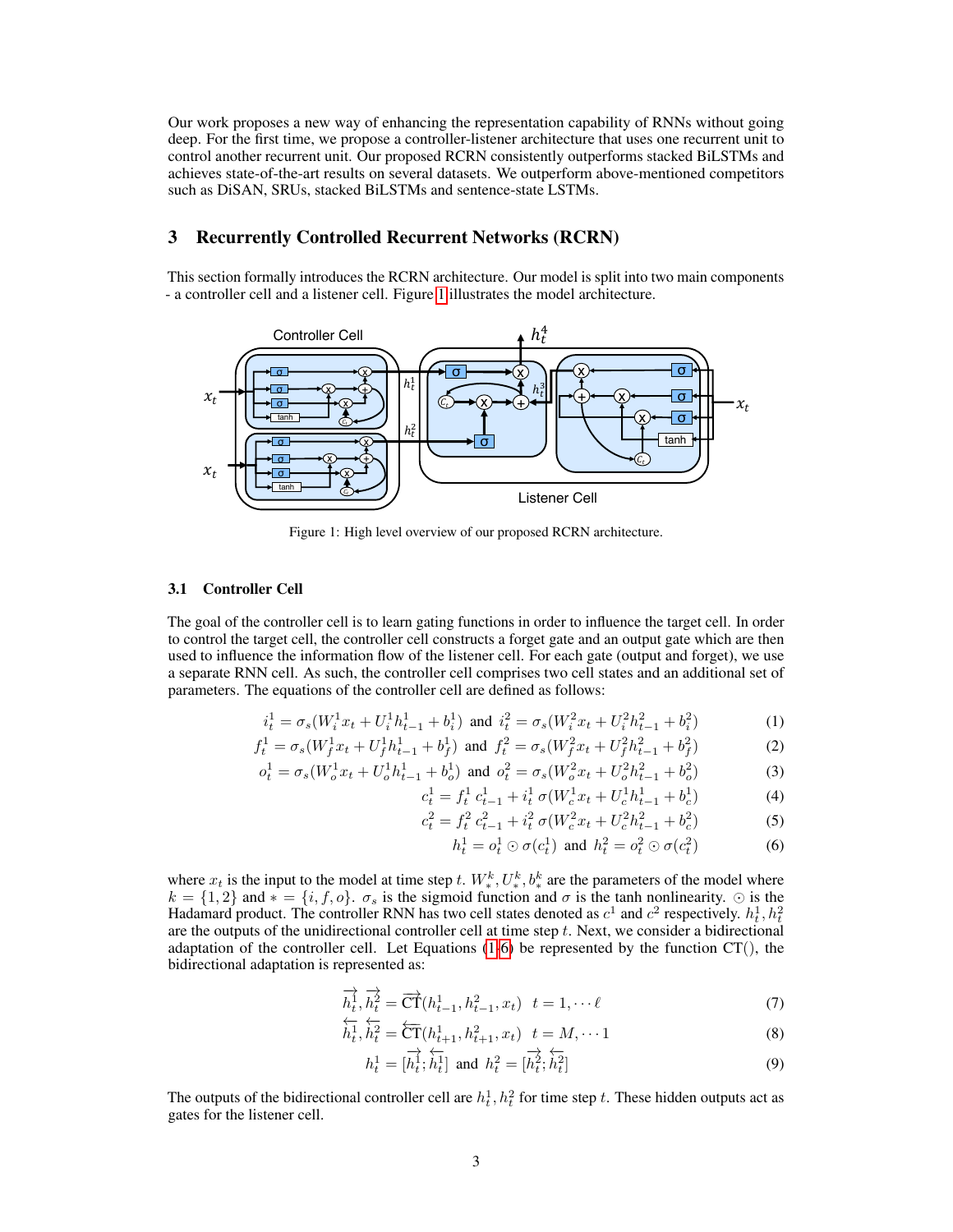#### 3.2 Listener Cell

The listener cell is another recurrent cell. The final output of the RCRN is generated by the listener cell which is being influenced by the controller cell. First, the listener cell uses a base recurrent model to process the sequence input. The equations of this base recurrent model are defined as follows:

$$
i_t^3 = \sigma_s (W_i^3 x_t + U_i^3 h_{t-1}^3 + b_i^3)
$$
\n(10)

$$
f_t^3 = \sigma_s (W_f^3 x_t + U_f^3 h_{t-1}^3 + b_f^3)
$$
\n(11)

$$
o_t^3 = \sigma_s (W_o^3 x_t + U_o^3 h_{t-1}^3 + b_o^3)
$$
\n(12)

$$
c_t^3 = f_t^3 c_{t-1}^3 + i_t^3 \sigma (W_c^3 x_t + U_c^3 h_{t-1}^3 + b_c^3)
$$
\n(13)

$$
\overrightarrow{h}_t^3 = o_t^3 \odot \sigma(c_t^3) \tag{14}
$$

Similarly, a bidirectional adaptation is used, obtaining  $h_t^3 = [$ −→  $h_t^3,$ ←−  $\dot{h}_t^3$ ]. Next, using  $h_t^1, h_t^2$  (outputs of the controller cell), we define another recurrent operation as follows:

<span id="page-3-1"></span>
$$
c_t^4 = \sigma_s(h_t^1) \odot c_{t-1}^4 + (1 - \sigma_s(h_t^1)) \odot h_t^3 \tag{15}
$$

$$
h_t^4 = h_t^2 \odot c_t^3 \tag{16}
$$

where  $c_t^j$ ,  $h_t^j$  and  $j = \{3, 4\}$  are the cell and hidden states at time step t.  $W_*^3$ ,  $U_*^3$  are the parameters of the listener cell where  $* = \{i, f, o\}$ . Note that  $h_t^1$  and  $h_t^2$  are the outputs of the controller cell. In this formulation,  $\sigma_s(h_t^1)$  acts as the forget gate for the listener cell. Likewise  $\sigma_s(h_t^2)$  acts as the output gate for the listener.

## <span id="page-3-3"></span>3.3 Overall RCRN Architecture, Variants and Implementation

Intuitively, the overall architecture of the RCRN model can be explained as follows: Firstly, the controller cell can be thought of as two BiRNN models which hidden states are used as the forget and output gates for another recurrent model, i.e., the listener. The listener uses a single BiRNN model for sequence encoding and then allows this representation to be altered by listening to the controller. An alternative interpretation to our model architecture is that it is essentially a 'recurrent-over-recurrent' model. Clearly, the formulation we have used above uses BiLSTMs as the atomic building block for RCRN. Hence, we note that it is also possible to have a simplified variant<sup>[1](#page-3-0)</sup> of RCRN that uses GRUs as the atomic block which we found to have performed slightly better on certain datasets.

Cuda-level Optimization For efficiency purposes, we use the CUDNN optimized version of the base recurrent unit (LSTMs/GRUs). Additionally, note that the final recurrent cell (Equation [\(15\)](#page-3-1)) can be subject to CUDA-level optimization<sup>[2](#page-3-2)</sup> following simple recurrent units (SRU) [\[Lei and Zhang,](#page-9-8) [2017\]](#page-9-8). The key idea is that this operation can be performed along the dimension axis, enabling greater parallelization on the GPU. For the sake of brevity, we refer interested readers to [\[Lei and Zhang,](#page-9-8) [2017\]](#page-9-8). Note that this form of cuda-level optimization was also performed in the Quasi-RNN model [\[Bradbury et al., 2016\]](#page-8-5), which effectively subsumes the SRU model.

**On Parameter Cost and Memory Efficency** Note that a single RCRN model is equivalent to a stacked BiLSTM of 3 layers. This is clear when we consider how two controller BiRNNs are used to control a single listener BiRNN. As such, for our experiments, when considering only the encoder and keeping all other components constant, 3L-BiLSTM has equal parameters to RCRN while RCRN and 3L-BiLSTM are approximately three times larger than BiLSTM.

## 4 Experiments

This section discusses the overall empirical evaluation of our proposed RCRN model.

<span id="page-3-2"></span><span id="page-3-0"></span><sup>&</sup>lt;sup>1</sup>We omit technical descriptions due to the lack of space.

<sup>&</sup>lt;sup>2</sup>We adapt the CUDA kernel as a custom Tensorflow op in our experiments. While the authors of SRU release their cuda-op at <https://github.com/taolei87/sru>, we use a third-party open-source Tensorflow version which can be found at [https://github.com/JonathanRaiman/tensorflow\\_qrnn.git](https://github.com/JonathanRaiman/tensorflow_qrnn.git).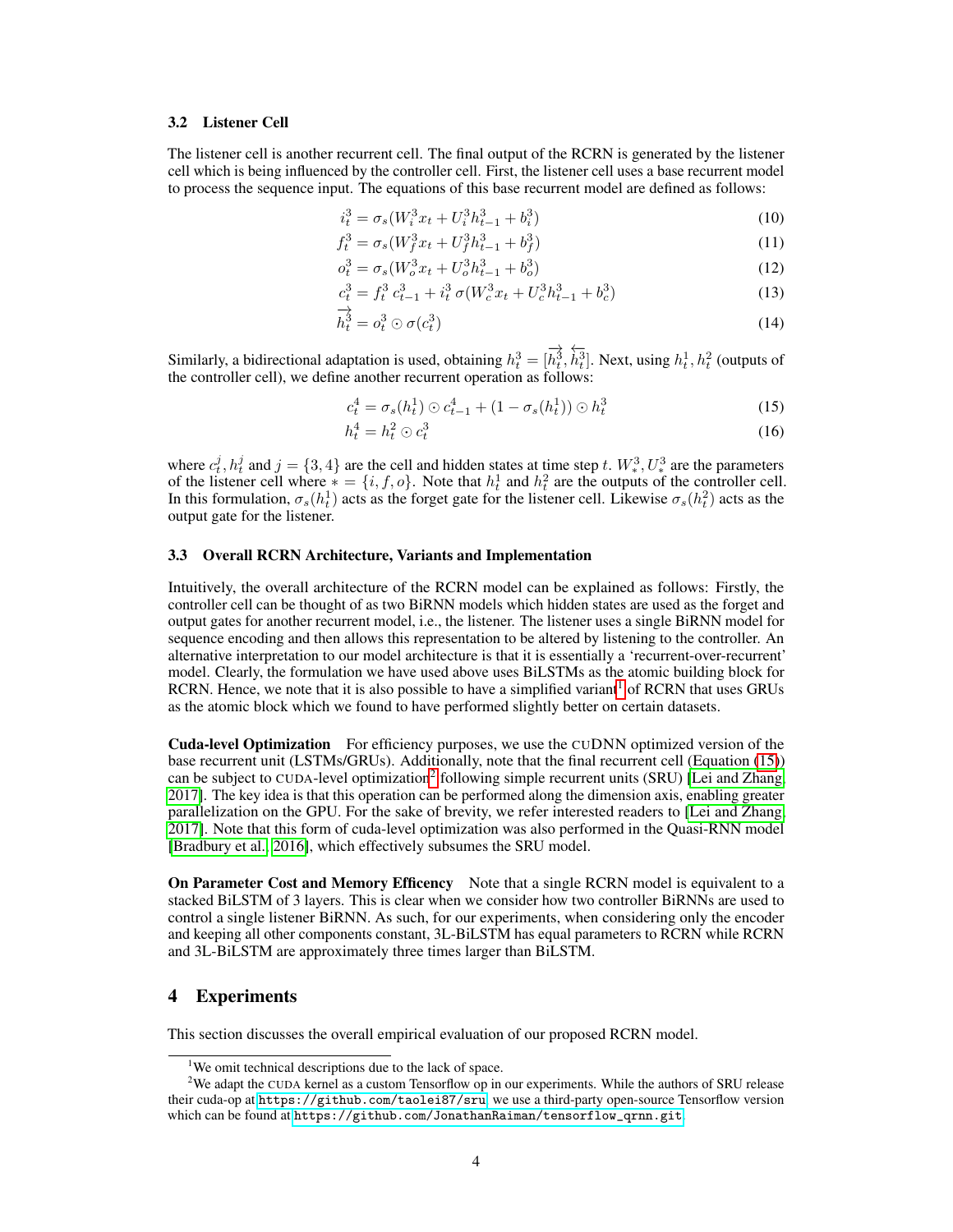#### 4.1 Tasks and Datasets

In order to verify the effectiveness of our proposed RCRN architecture, we conduct extensive experiments across several tasks $3$  in the NLP domain.

Sentiment Analysis Sentiment analysis is a text classification problem in which the goal is to determine the polarity of a given sentence/document. We conduct experiments on both sentence and document level. More concretely, we use 16 Amazon review datasets from [\[Liu et al., 2017\]](#page-10-7), the well-established Stanford Sentiment TreeBank (SST-5/SST-2) [\[Socher et al., 2013\]](#page-11-7) and the IMDb Sentiment dataset [\[Maas et al., 2011\]](#page-10-8). All tasks are binary classification tasks with the exception of SST-5. The metric is the accuracy score.

Question Classification The goal of this task is to classify questions into fine-grained categories such as *number* or *location*. We use the TREC question classification dataset [\[Voorhees et al., 1999\]](#page-11-8). The metric is the accuracy score.

Entailment Classification This is a well-established and popular task in the field of natural language understanding and inference. Given two sentences  $s_1$  and  $s_2$ , the goal is to determine if  $s_2$ entails or contradicts  $s_1$ . We use two popular benchmark datasets, i.e., the Stanford Natural Language Inference (SNLI) corpus [\[Bowman et al., 2015\]](#page-8-6), and SciTail (Science Entailment) [\[Khot et al., 2018\]](#page-9-9) datasets. This is a pairwise classsification problem in which the metric is also the accuracy score.

Answer Selection This is a standard problem in information retrieval and learning-to-rank. Given a question, the task at hand is to rank candidate answers. We use the popular WikiQA [\[Yang et al.,](#page-11-9) [2015\]](#page-11-9) and TrecQA [\[Wang et al., 2007\]](#page-11-10) datasets. For TrecQA, we use the cleaned setting as denoted by [Rao et al.](#page-10-9) [\[2016\]](#page-10-9). The evaluation metrics are the MAP (Mean Average Precision) and Mean Reciprocal Rank (MRR) ranking metrics.

Reading Comprehension This task involves reading documents and answering questions about these documents. We use the recent NarrativeQA  $[Kočisk\mathring{v}$  et al., 2017) dataset which involves reasoning and answering questions over story summaries. We follow the original paper and report scores on BLEU-1, BLEU-4, Meteor and Rouge-L.

#### 4.2 Task-Specific Model Architectures and Implementation Details

In this section, we describe the task-specific model architectures for each task.

Classification Model This architecture is used for all text classification tasks (sentiment analysis and question classification datasets). We use 300D GloVe [\[Pennington et al., 2014\]](#page-10-10) vectors with 600D CoVe [\[McCann et al., 2017\]](#page-10-1) vectors as pretrained embedding vectors. An optional character-level word representation is also added (constructed with a standard BiGRU model). The output of the embedding layer is passed into the RCRN model directly without using any projection layer. Word embeddings are not updated during training. Given the hidden output states of the  $200d$  dimensional RCRN cell, we take the concatenation of the max, mean and min pooling of all hidden states to form the final feature vector. This feature vector is passed into a single dense layer with ReLU activations of 200d dimensions. The output of this layer is then passed into a softmax layer for classification. This model optimizes the cross entropy loss. We train this model using Adam [\[Kingma and Ba, 2014\]](#page-9-11) and learning rate is tuned amongst {0.001, 0.0003, 0.0004}.

Entailment Model This architecture is used for entailment tasks. This is a pairwise classification models with two input sequences. Similar to the singleton classsification model, we utilize the identical input encoder (GloVe, CoVE and character RNN) but include an additional part-of-speech (POS tag) embedding. We pass the input representation into a two layer highway network [\[Srivastava et al.,](#page-11-11) [2015\]](#page-11-11) of 300 hidden dimensions before passing into the RCRN encoder. The feature representation of s1 and s2 is the concatentation of the max and mean pooling of the RCRN hidden outputs. To compare s1 and s2, we pass  $[s_1, s_2, s_1 \odot s_2, s_1 - s_2]$  into a two layer highway network. This output

<span id="page-4-0"></span> $3$ While we agree that other tasks such as language modeling or NMT would be interesting to investigate, we could not muster enough GPU resources to conduct any extra experiments. We leave this for future work.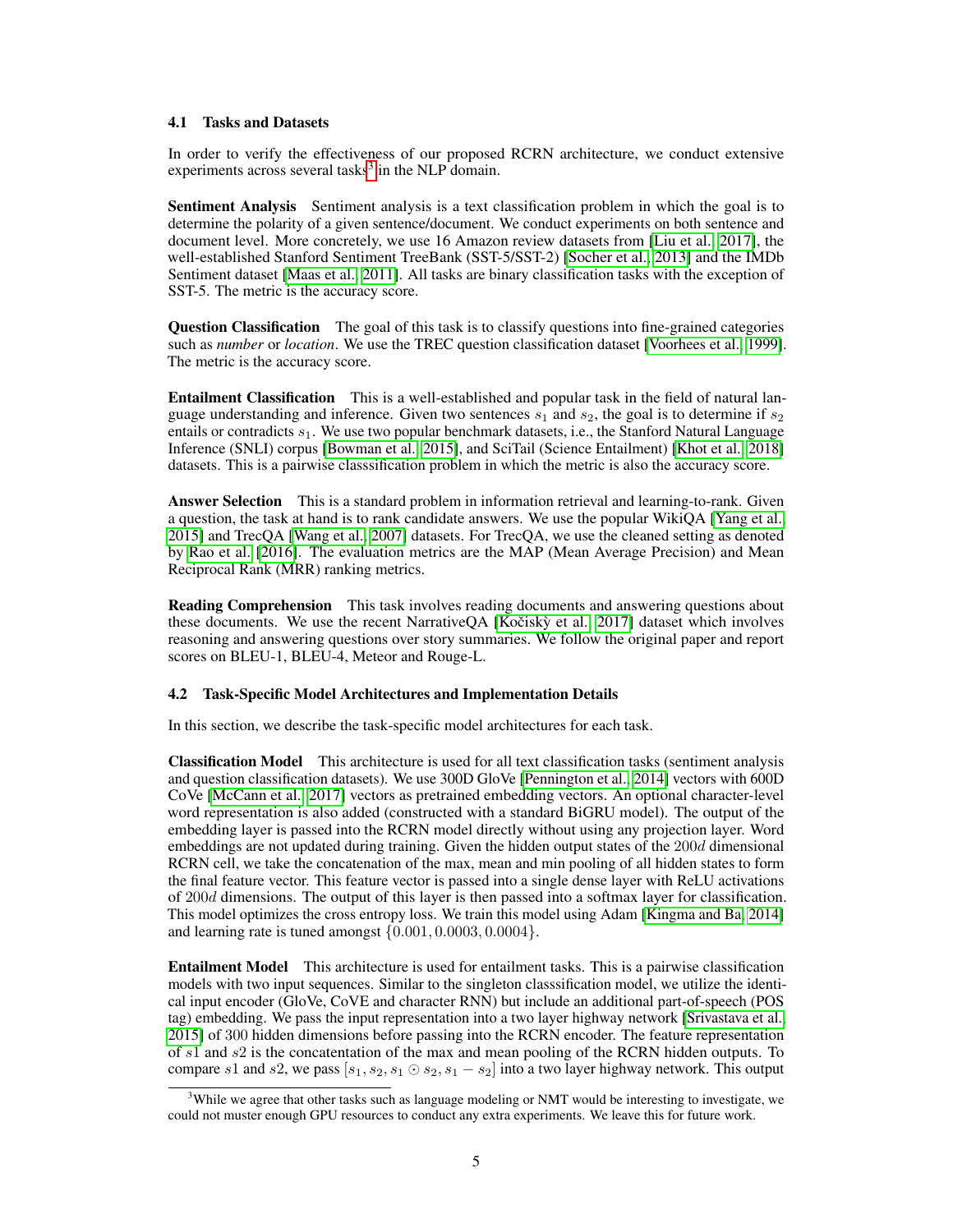is then passed into a softmax layer for classification. We train this model using Adam and learning rate is tuned amongst {0.001, 0.0003, 0.0004}. We mainly focus on the *encoder-only* setting which does not allow cross sentence attention. This is a commonly tested setting on the SNLI dataset.

Ranking Model This architecture is used for the ranking tasks (i.e., answer selection). We use the model architecture from Attentive Pooling BiLSTMs (AP-BiLSTM) [\[dos Santos et al., 2016\]](#page-9-12) as our base and swap the RNN encoder with our RCRN encoder. The dimensionality is set to 200. The similarity scoring function is the cosine similarity and the objective function is the pairwise hinge loss with a margin of 0.1. We use negative sampling of  $n = 6$  to train our model. We train our model using Adadelta [\[Zeiler, 2012\]](#page-11-12) with a learning rate of 0.2.

Reading Comprehension Model We use R-NET [\[Wang et al., 2017\]](#page-11-2) as the base model. Since R-NET uses three Bidirectional GRU layers as the encoder, we replaced this stacked BiGRU layer with RCRN. For fairness, we use the GRU variant of RCRN instead. The dimensionality of the encoder is set to 75. We train both models using Adam with a learning rate of 0.001.

For all datasets, we include an additional ablative baselines, swapping the RCRN with (1) a standard BiLSTM model and (2) a stacked BiLSTM of 3 layers (3L-BiLSTM). This is to fairly observe the impact of different encoder models based on the same overall model framework.

### 4.3 Overall Results

<span id="page-5-0"></span>This section discusses the overall results of our experiments.

| Dataset/Model | <b>BiLSTM</b> | 2L-BiLSTM | <b>SLSTM</b> | BiLSTM <sup>†</sup> | 3L-BiLSTM <sup>†</sup> | <b>RCRN</b> |
|---------------|---------------|-----------|--------------|---------------------|------------------------|-------------|
| Camera        | 87.1          | 88.1      | 90.0         | 87.3                | 89.7                   | 90.5        |
| Video         | 84.7          | 85.2      | 86.8         | 87.5                | 87.8                   | 88.5        |
| Health        | 85.5          | 85.9      | 86.5         | 85.5                | 89.0                   | 90.5        |
| Music         | 78.7          | 80.5      | 82.0         | 83.5                | 85.7                   | 86.0        |
| Kitchen       | 82.2          | 83.8      | 84.5         | 81.7                | 84.5                   | 86.0        |
| <b>DVD</b>    | 83.7          | 84.8      | 85.5         | 84.0                | 86.0                   | 86.8        |
| <b>Toys</b>   | 85.7          | 85.8      | 85.3         | 87.5                | 90.5                   | 90.8        |
| Baby          | 84.5          | 85.5      | 86.3         | 85.0                | 88.5                   | 89.0        |
| <b>Books</b>  | 82.1          | 82.8      | 83.4         | 86.0                | 87.2                   | 88.0        |
| <b>IMDB</b>   | 86.0          | 86.6      | 87.2         | 86.5                | 88.0                   | 89.8        |
| MR            | 75.7          | 76.0      | 76.2         | 77.7                | 77.7                   | 79.0        |
| Apparel       | 86.1          | 86.4      | 85.8         | 88.0                | 89.2                   | 90.5        |
| Magazines     | 92.6          | 92.9      | 93.8         | 93.7                | 92.5                   | 94.8        |
| Electronics   | 82.5          | 82.3      | 83.3         | 83.5                | 87.0                   | 89.0        |
| <b>Sports</b> | 84.0          | 84.8      | 85.8         | 85.5                | 86.5                   | 88.0        |
| Software      | 86.7          | 87.0      | 87.8         | 88.5                | 90.3                   | 90.8        |
| Macro Avg     | 84.3          | 84.9      | 85.6         | 85.7                | 87.5                   | 88.6        |

Table 1: Results on the Amazon Reviews dataset.  $\dagger$  are models implemented by us.

| Model/Reference                                  | Acc  |
|--------------------------------------------------|------|
| MVN [Guo et al., 2017]                           | 51.5 |
| DiSAN [Shen et al., 2017]                        | 51.7 |
| DMN [Kumar et al., 2016]                         | 52.1 |
| LSTM-CNN [Zhou et al., 2016]                     | 52.4 |
| NTI [Yu and Munkhdalai, 2017]                    | 53.1 |
| BCN [McCann et al., 2017]                        | 53.7 |
| BCN + ELMo [Peters et al., 2018]                 | 54.7 |
| <b>BiLSTM</b>                                    | 51.3 |
| 3L-BiLSTM                                        | 52.6 |
| <b>RCRN</b>                                      | 54.3 |
| $1.1 - 2.$ Desults on Contineent Auglesia on CCI |      |

| Model/Reference               | Acc      |
|-------------------------------|----------|
| P-LSTM [Wieting et al., 2015] | 89.2     |
| CT-LSTM [Looks et al., 2017]  | 89.4     |
| TE-LSTM [Huang et al., 2017]  | 89.6     |
| NSE [Munkhdalai and Yu, 2016] | 89.7     |
| BCN [McCann et al., 2017]     | 90.3     |
| BMLSTM [Radford et al., 2017] | 91.8     |
| <b>BiLSTM</b>                 | 89.7     |
| 3L-BiLSTM                     | 90.0     |
| <b>RCRN</b>                   | 90.6     |
|                               | $\alpha$ |

Table 2: Results on Sentiment Analysis on SST-5.

Table 3: Results on Sentiment Analysis on SST-2.

Sentiment Analysis On the 16 review datasets (Table [1\)](#page-5-0) from [\[Liu et al., 2017;](#page-10-7) [Zhang et al.,](#page-12-2) [2018\]](#page-12-2), our proposed RCRN architecture achieves the highest score on all 16 datasets, outperforming the existing state-of-the-art model - sentence state LSTMs (SLSTM) [\[Zhang et al., 2018\]](#page-12-2). The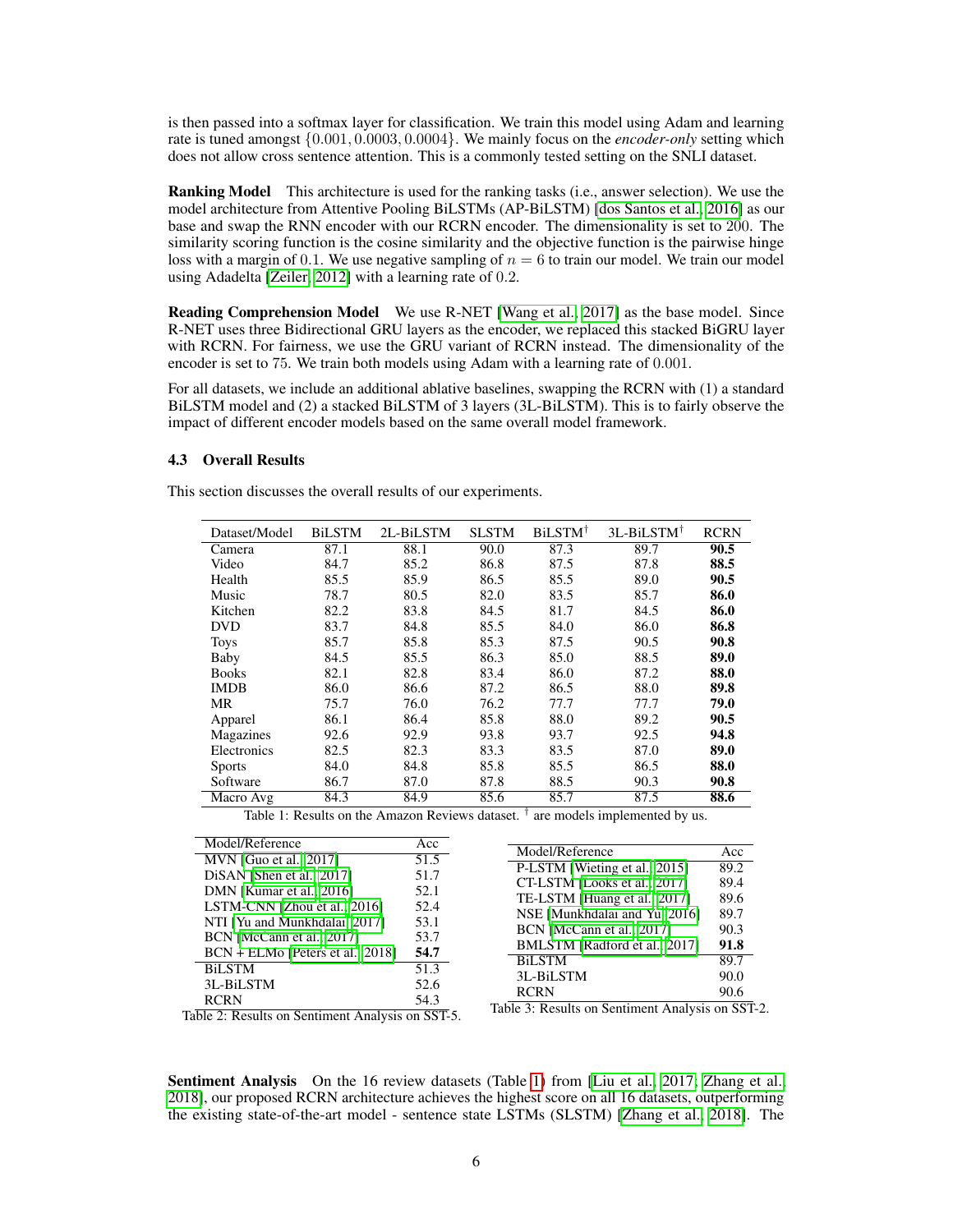<span id="page-6-0"></span>

| Model/Reference                    | Acc  |
|------------------------------------|------|
| Res. BiLSTM [Longpre et al., 2016] | 90.1 |
| 4L-QRNN [Bradbury et al., 2016]    | 91.4 |
| BCN [McCann et al., 2017]          | 91.8 |
| oh-LSTM [Johnson and Zhang, 2016]  | 91.9 |
| TRNN [Dieng et al., 2016]          | 93.8 |
| Virtual Miyato et al. [2016]       | 94.1 |
| <b>BiLSTM</b>                      | 90.9 |
| 3L-BiLSTM                          | 91.8 |
| <b>RCRN</b>                        | 92.8 |

| Model/Reference               | Acc  |
|-------------------------------|------|
| <b>CNN-MC [Kim, 2014]</b>     | 92.2 |
| SRU [Lei and Zhang, 2017]     | 93.9 |
| DSCNN [Zhang et al., 2016a]   | 95.4 |
| DC-BiLSTM [Ding et al., 2018] | 95.6 |
| BCN [McCann et al., 2017]     | 95.8 |
| LSTM-CNN [Zhou et al., 2016]  | 96.1 |
| <b>BiLSTM</b>                 | 95.8 |
| 3L BiLSTM                     | 95.4 |
| <b>RCRN</b>                   | 96.2 |

Table 4: Results on IMDb binary sentiment clasification. Table 5: Results on TREC question classification.

<span id="page-6-1"></span>

| Model/Reference                       | Acc  |
|---------------------------------------|------|
| Multi-head [Vaswani et al., 2017]     | 84.2 |
| Att. Bi-SRU [Lei and Zhang, 2017]     | 84.8 |
| DiSAN [Shen et al., 2017]             | 85.6 |
| Shortcut [Nie and Bansal, 2017]       | 85.7 |
| Gumbel LSTM [Choi et al., 2017]       | 86.0 |
| Dynamic Meta Emb [Kiela et al., 2018] | 86.7 |
| <b>BiLSTM</b>                         | 85.5 |
| 3L-BiLSTM                             | 85.1 |
| RCRN                                  | 85.8 |

Table 6: Results on SNLI dataset.

|                        |            | WikiOA     |      | TrecQA     |
|------------------------|------------|------------|------|------------|
| Model                  | <b>MAP</b> | <b>MRR</b> | MAP  | <b>MRR</b> |
| <b>BiLSTM</b>          | 68.5       | 69.8       | 72.4 | 82.5       |
| 3L-BiLSTM              | 69.3       | 71.3       | 73.0 | 83.6       |
| <b>RCRN</b>            | 71.1       | 72.3       | 75.4 | 85.5       |
| <b>AP-BiLSTM</b>       | 63.9       | 69.9       | 75.1 | 80.0       |
| AP-3L-BiLSTM           | 69.8       | 71.3       | 73.3 | 83.4       |
| <b>AP-RCRN</b>         | 72.4       | 73.7       | 77.9 | 88.2       |
| - - -<br>$\sim$ $\sim$ |            | $\sim$     | .    |            |

| Model/Reference                   | Acc               |
|-----------------------------------|-------------------|
| ESIM [Chen et al., 2017]          | 70.6              |
| DecompAtt [Parikh et al., 2016]   | 72.3              |
| DGEM [Khot et al., 2018]          | 77.3              |
| CAFE [Tay et al., 2017]           | 83.3              |
| CSRAN [Tay et al., 2018a]         | 86.7              |
| OpenAI GPT [Radford et al., 2018] | 88.3              |
| <b>BiLSTM</b>                     | $80.\overline{1}$ |
| 3L-BiLSTM                         | 79.6              |
| <b>RCRN</b>                       | 811               |

Table 7: Results on SciTail dataset.

| Model        | Bleu-1 | Bleu-4 | Meteor | Rouge |
|--------------|--------|--------|--------|-------|
| Seq2Seq      | 16.1   | 1.40   | 4.2    | 13.3  |
| ASR          | 23.5   | 5.90   | 8.0    | 23.3  |
| <b>BiDAF</b> | 33.7   | 15.5   | 15.4   | 36.3  |
| R-NET        | 34.9   | 20.3   | 18.0   | 36.7  |
| <b>RCRN</b>  | 38.1   | 21.8   | 18.1   | 38.3  |

Table 8: Results on Answer Retrieval (WikiQA and TrecQA).

Table 9: Results on Reading Comprehension (NarrativeQA).

macro average performance gain over BiLSTMs  $(+4%)$  and Stacked (2 X BiLSTM)  $(+3.4%)$  is also notable. On the same architecture, our RCRN outperforms ablative baselines BiLSTM by  $+2.9\%$ and 3L-BiLSTM by +1.1% on average across 16 datasets.

Results on SST-5 (Table [2\)](#page-5-0) and SST-2 (Table [3\)](#page-5-0) are also promising. More concretely, our RCRN architecture achieves state-of-the-art results on SST-5 and SST-2. RCRN also outperforms many strong baselines such as DiSAN [\[Shen et al., 2017\]](#page-10-5), a self-attentive model and Bi-Attentive classification network (BCN) [\[McCann et al., 2017\]](#page-10-1) that also use CoVe vectors. On SST-2, strong baselines such as Neural Semantic Encoders [\[Munkhdalai and Yu, 2016\]](#page-10-13) and similarly the BCN model are also outperformed by our RCRN model.

Finally, on the IMDb sentiment classification dataset (Table [4\)](#page-6-0), RCRN achieved 92.8% accuracy. Our proposed RCRN outperforms Residual BiLSTMs [\[Longpre et al., 2016\]](#page-10-4), 4-layered Quasi Recurrent Neural Networks (QRNN) [\[Bradbury et al., 2016\]](#page-8-5) and the BCN model which can be considered to be very competitive baselines. RCRN also outperforms ablative baselines BiLSTM (+1.9%) and  $3L-BiLSTM$  ( $+1\%$ ).

**Question Classification** Our results on the TREC question classification dataset (Table [5\)](#page-6-0) is also promising. RCRN achieved a state-of-the-art score of 96.2% on this dataset. A notable baseline is the Densely Connected BiLSTM [\[Ding et al., 2018\]](#page-9-7), a deep residual stacked BiLSTM model which RCRN outperforms  $(+0.6\%)$ . Our model also outperforms BCN  $(+0.4\%)$  and SRU  $(+2.3\%)$ . Our ablative BiLSTM baselines achieve reasonably high score, posssibly due to CoVe Embeddings. However, our RCRN can further increase the performance score.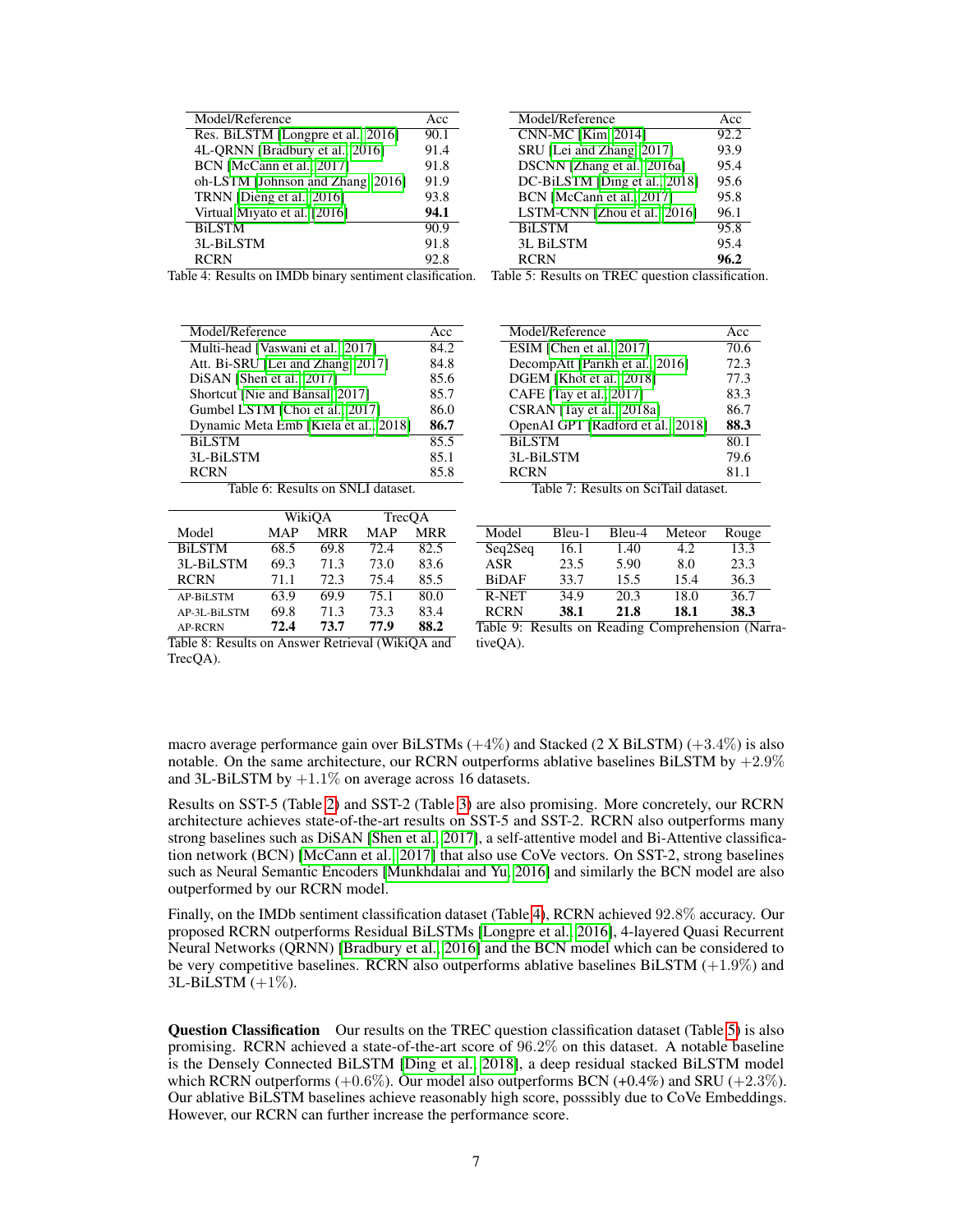Entailment Classification Results on entailment classification are also optimistic. On SNLI (Table [6\)](#page-6-1), RCRN achieves 85.8% accuracy, which is competitive to Gumbel LSTM. However, RCRN outperforms a wide range of baselines, including self-attention based models as multi-head [\[Vaswani](#page-11-5) [et al., 2017\]](#page-11-5) and DiSAN [\[Shen et al., 2017\]](#page-10-5). There is also performance gain of  $+1\%$  over Bi-SRU even though our model does not use attention at all. RCRN also outperforms shortcut stacked encoders, which use a series of BiLSTM connected by shortcut layers. Post review, as per reviewer request, we experimented with adding cross sentence attention, in particular adding the attention of [Parikh et al.](#page-10-16) [\[2016\]](#page-10-16) on 3L-BiLSTM and RCRN. We found that they performed comparably (both at  $\approx$  87.0). We did not have resources to experiment further even though intuitively incorporating different/newer variants of attention [\[Kim et al., 2018;](#page-9-19) [Tay et al., 2018a;](#page-11-17) [Chen et al., 2017\]](#page-8-2) and/or ELMo [\[Peters et al., 2018\]](#page-10-11) can definitely raise the score further. However, we hypothesize that cross sentence attention forces less reliance on the encoder. Therefore stacked BiLSTMs and RCRNs perform similarly.

The results on SciTail similarly show that RCRN is more effective than BiLSTM  $(+1\%)$ . Moreover, RCRN outperforms several baselines in [\[Khot et al., 2018\]](#page-9-9) including models that use cross sentence attention such as DecompAtt [\[Parikh et al., 2016\]](#page-10-16) and ESIM [\[Chen et al., 2017\]](#page-8-2). However, it still falls short to recent state-of-the-art models such as OpenAI's Generative Pretrained Transformer [\[Radford](#page-10-17) [et al., 2018\]](#page-10-17).

Answer Selection Results on the answer selection (Table [8\)](#page-6-1) task show that RCRN leads to considerable improvements on both WikiQA and TrecQA datasets. We investigate two settings. The first, we reimplement AP-BiLSTM and swap the BiLSTM for RCRN encoders. Secondly, we completely remove all attention layers from both models to test the ability of the standalone encoder. Without attention, RCRN gives an improvement of  $+ \approx 2\%$  on both datasets. With attentive pooling, RCRN maintains a  $+ \approx 2\%$  improvement in terms of MAP score. However, the gains on MRR are greater (+4 − 7%). Notably, AP-RCRN model outperforms the official results reported in [\[dos Santos et al.,](#page-9-12) [2016\]](#page-9-12). Overall, we observe that RCRN is much stronger than BiLSTMs and 3L-BiLSTMs on this task.

Reading Comprehension Results (Table [9\)](#page-6-1) show that enhancing R-NET with RCRN can lead to considerable improvements. This leads to an improvement of  $\approx 1\% - 2\%$  on all four metrics. Note that our model only uses a single layered RCRN while R-NET uses 3 layered BiGRUs. This empirical evidence might suggest that RCRN is a better way to utilize multiple recurrent layers.

Overall Results Across all 26 datasets, RCRN outperforms not only standard BiLSTMs but also 3L-BiLSTMs which have approximately equal parameterization. 3L-BiLSTMs were overall better than BiLSTMs but lose out on a minority of datasets. RCRN outperforms a wide range of competitive baselines such as DiSAN, Bi-SRUs, BCN and LSTM-CNN, etc. We achieve (close to) state-of-the-art performance on SST, TREC question classification and 16 Amazon review datasets.

#### 4.4 Runtime Analysis

This section aims to get a benchmark on model performance with respect to model efficiency. In order to do that, we benchmark RCRN along with BiLSTMs and 3 layered BiLSTMs (with and without CUDNN optimization) on different sequence lengths (i.e.,  $16, 32, 64, 128, 256$ ). We use the IMDb sentiment task. We use the same standard hardware (a single Nvidia GTX1070 card) and an identical overarching model architecture. The dimensionality of the model is set to 200 with a fixed batch size of 32. Finally, we also benchmark a CUDA optimized adaptation of RCRN which has been described earlier (Section [3.3\)](#page-3-3).

Table [10](#page-8-7) reports training/inference times of all benchmarked models. The fastest model is naturally the 1 layer BiLSTM (CUDNN). Intuitively, the speed of RCRN should be roughly equivalent to using 3 BiLSTMs. Surprisingly, we found that the CUDA optimized RCRN performs consistently slightly faster than the 3 layer BiLSTM (CUDNN). At the very least, RCRN provides comparable efficiency to using stacked BiLSTM and empirically we show that there is nothing to lose in this aspect. However, we note that CUDA-level optimizations have to be performed. Finally, the non-CUDNN optimized BiLSTM and stacked BiLSTMs are also provided for reference.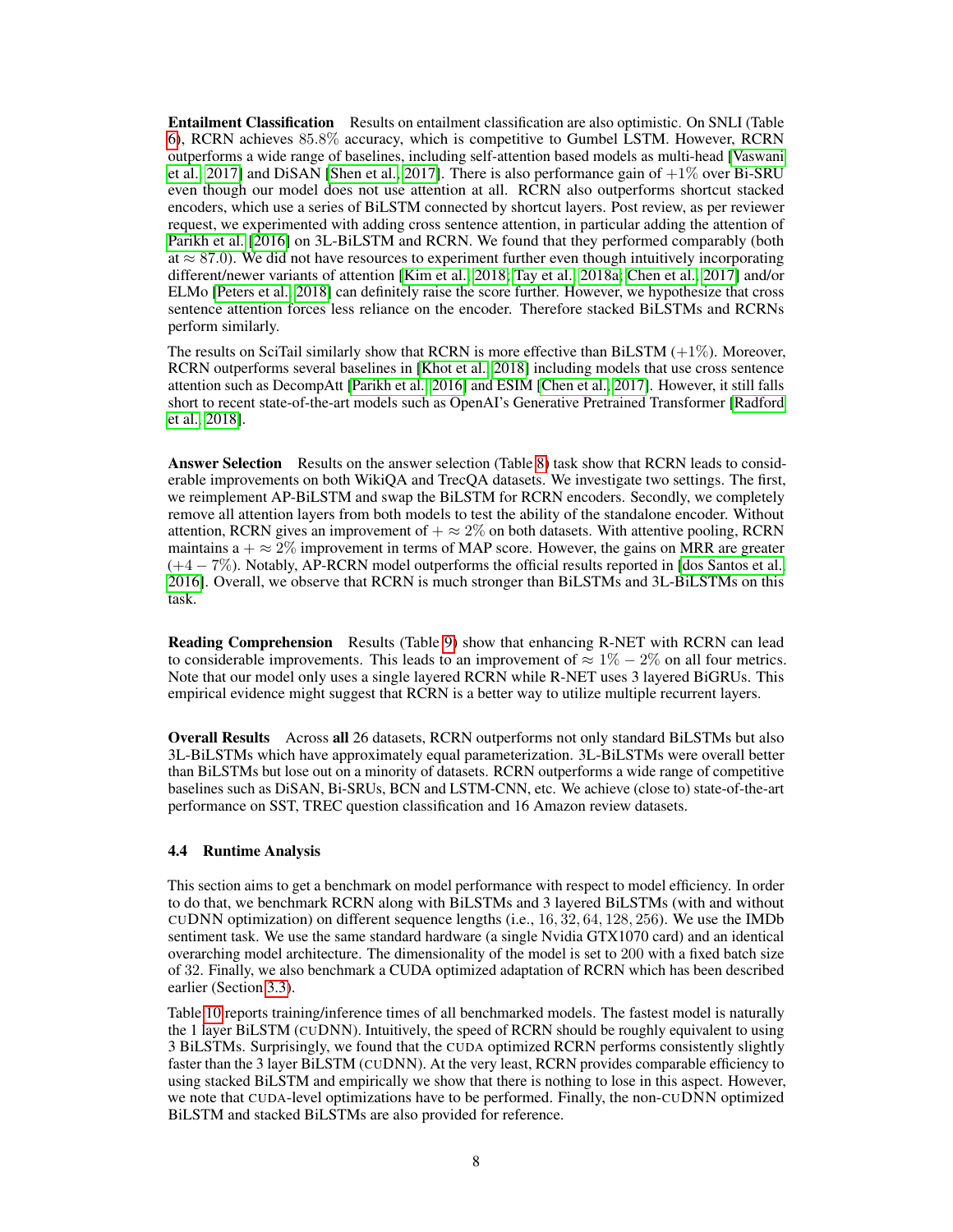<span id="page-8-7"></span>

|                               | Training Time (seconds/epoch) |    |     | Inference (seconds/epoch) |     |    |    |    |    |     |
|-------------------------------|-------------------------------|----|-----|---------------------------|-----|----|----|----|----|-----|
|                               | Iб                            | 32 | 64  | 128                       | 256 | 16 | 32 | 64 |    | 256 |
| 3 layer BiLSTM                | 29                            | 50 | 113 | 244                       | 503 | 12 | 20 | 38 |    | 150 |
| <b>BiLSTM</b>                 | 18                            | 30 | 63  | 131                       | 272 | 9  | 15 | 28 | 52 | 104 |
| 1 layer BiLSTM (CUDNN)        |                               | 6  |     | 14                        | 26  |    |    | 4  |    | 10  |
| 3 layer BiLSTM (CUDNN)        | 10                            | 14 | 23  | 42                        | 80  | 4  |    | Q  | 16 | 32  |
| <b>RCRN</b> (CUDNN)           | 19                            | 29 | 53  | 101                       | 219 | 8  | 12 | 23 | 41 | 78  |
| RCRN (CUDNN + CUDA optimized) |                               | 13 | 21  | 40                        | 78  | 4  |    |    |    | 29  |

Table 10: Training and Inference times on IMDb binary sentiment classification task with varying sequence lengths.

## 5 Conclusion and Future Directions

We proposed Recurrently Controlled Recurrent Networks (RCRN), a new recurrent architecture and encoder for a myriad of NLP tasks. RCRN operates in a novel controller-listener architecture which uses RNNs to learn the gating functions of another RNN. We apply RCRN to a potpourri of NLP tasks and achieve promising/highly competitive results on all tasks and 26 benchmark datasets. Overall findings suggest that our controller-listener architecture is more effective than stacking RNN layers. Moreover, RCRN remains equally (or slightly more) efficient compared to stacked RNNs of approximately equal parameterization. There are several potential interesting directions for further investigating RCRNs. Firstly, investigating RCRNs controlling other RCRNs and secondly, investigating RCRNs in other domains where recurrent models are also prevalent for sequence modeling. The source code of our model can be found at [https://github.com/](https://github.com/vanzytay/NIPS2018_RCRN) [vanzytay/NIPS2018\\_RCRN](https://github.com/vanzytay/NIPS2018_RCRN).

## 6 Acknowledgements

We thank the anonymous reviewers and area chair from NIPS 2018 for their constructive and high quality feedback.

#### References

- <span id="page-8-1"></span>Dzmitry Bahdanau, Kyunghyun Cho, and Yoshua Bengio. Neural machine translation by jointly learning to align and translate. *arXiv preprint arXiv:1409.0473*, 2014.
- <span id="page-8-6"></span>Samuel R. Bowman, Gabor Angeli, Christopher Potts, and Christopher D. Manning. A large annotated corpus for learning natural language inference. In *Proceedings of the 2015 Conference on Empirical Methods in Natural Language Processing, EMNLP 2015, Lisbon, Portugal, September 17-21, 2015*, pages 632–642, 2015.
- <span id="page-8-5"></span>James Bradbury, Stephen Merity, Caiming Xiong, and Richard Socher. Quasi-recurrent neural networks. *CoRR*, abs/1611.01576, 2016.
- <span id="page-8-3"></span>Shiyu Chang, Yang Zhang, Wei Han, Mo Yu, Xiaoxiao Guo, Wei Tan, Xiaodong Cui, Michael Witbrock, Mark A Hasegawa-Johnson, and Thomas S Huang. Dilated recurrent neural networks. In *Advances in Neural Information Processing Systems*, pages 76–86, 2017.
- <span id="page-8-2"></span>Qian Chen, Xiaodan Zhu, Zhen-Hua Ling, Si Wei, Hui Jiang, and Diana Inkpen. Enhanced LSTM for natural language inference. In *Proceedings of the 55th Annual Meeting of the Association for Computational Linguistics, ACL 2017, Vancouver, Canada, July 30 - August 4, Volume 1: Long Papers*, pages 1657–1668, 2017.
- <span id="page-8-0"></span>Kyunghyun Cho, Bart Van Merriënboer, Caglar Gulcehre, Dzmitry Bahdanau, Fethi Bougares, Holger Schwenk, and Yoshua Bengio. Learning phrase representations using rnn encoder-decoder for statistical machine translation. *arXiv preprint arXiv:1406.1078*, 2014.
- <span id="page-8-4"></span>Jihun Choi, Kang Min Yoo, and Sang-goo Lee. Unsupervised learning of task-specific tree structures with tree-lstms. *arXiv preprint arXiv:1707.02786*, 2017.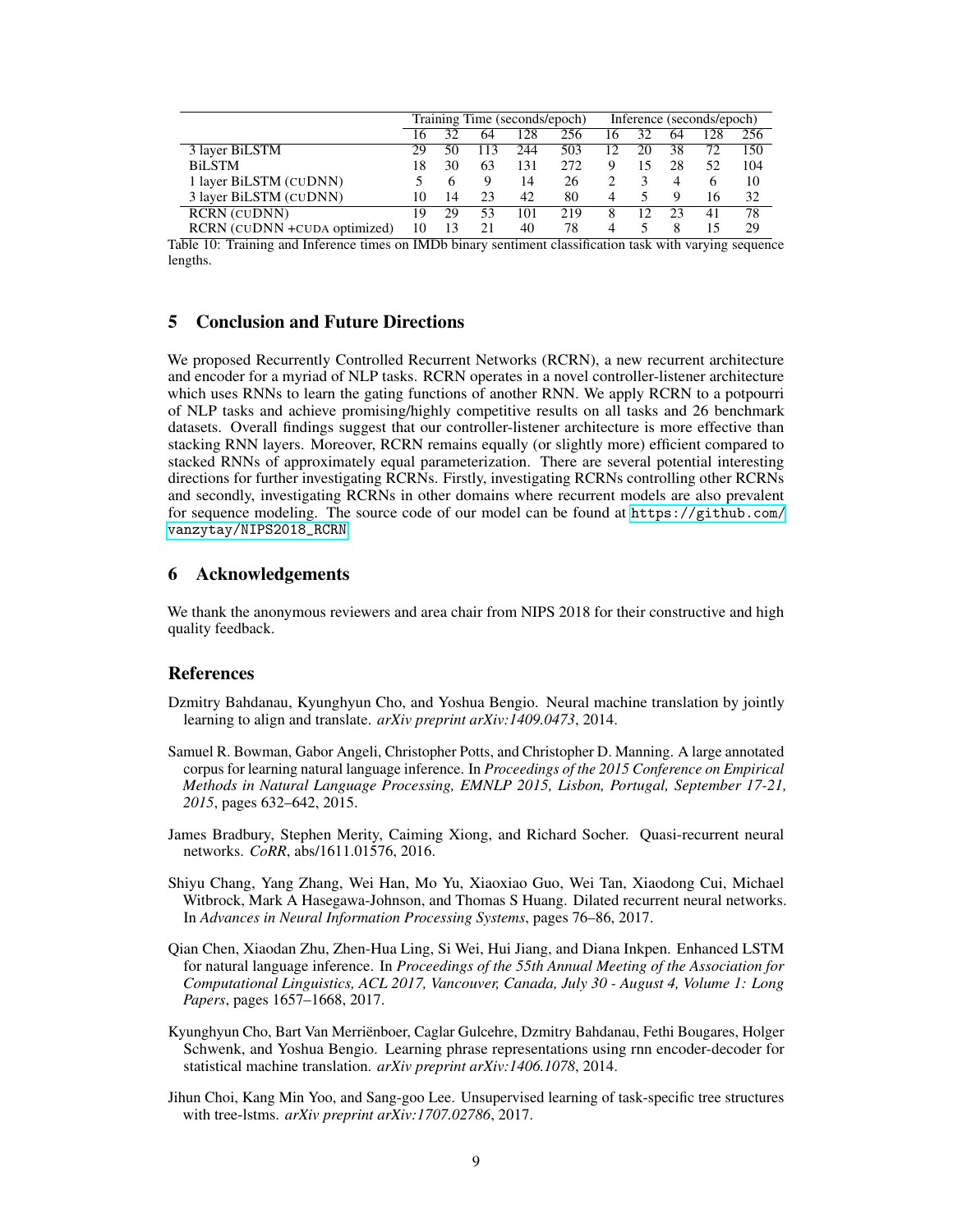- <span id="page-9-5"></span>Junyoung Chung, Sungjin Ahn, and Yoshua Bengio. Hierarchical multiscale recurrent neural networks. *arXiv preprint arXiv:1609.01704*, 2016.
- <span id="page-9-6"></span>Ivo Danihelka, Greg Wayne, Benigno Uria, Nal Kalchbrenner, and Alex Graves. Associative long short-term memory. In *Proceedings of the 33nd International Conference on Machine Learning, ICML 2016, New York City, NY, USA, June 19-24, 2016*, pages 1986–1994, 2016.
- <span id="page-9-16"></span>Adji B Dieng, Chong Wang, Jianfeng Gao, and John Paisley. Topicrnn: A recurrent neural network with long-range semantic dependency. *arXiv preprint arXiv:1611.01702*, 2016.
- <span id="page-9-7"></span>Zixiang Ding, Rui Xia, Jianfei Yu, Xiang Li, and Jian Yang. Densely connected bidirectional lstm with applications to sentence classification. *arXiv preprint arXiv:1802.00889*, 2018.
- <span id="page-9-12"></span>Cícero Nogueira dos Santos, Ming Tan, Bing Xiang, and Bowen Zhou. Attentive pooling networks. *CoRR*, abs/1602.03609, 2016.
- <span id="page-9-1"></span>Salah El Hihi and Yoshua Bengio. Hierarchical recurrent neural networks for long-term dependencies. In *Advances in neural information processing systems*, pages 493–499, 1996.
- <span id="page-9-2"></span>Alex Graves, Abdel-rahman Mohamed, and Geoffrey Hinton. Speech recognition with deep recurrent neural networks. In *Acoustics, speech and signal processing (icassp), 2013 ieee international conference on*, pages 6645–6649. IEEE, 2013.
- <span id="page-9-13"></span>Hongyu Guo, Colin Cherry, and Jiang Su. End-to-end multi-view networks for text classification. *arXiv preprint arXiv:1704.05907*, 2017.
- <span id="page-9-0"></span>Sepp Hochreiter and Jürgen Schmidhuber. Long short-term memory. *Neural computation*, 9(8): 1735–1780, 1997.
- <span id="page-9-3"></span>Minlie Huang, Qiao Qian, and Xiaoyan Zhu. Encoding syntactic knowledge in neural networks for sentiment classification. *ACM Transactions on Information Systems (TOIS)*, 35(3):26, 2017.
- <span id="page-9-15"></span>Rie Johnson and Tong Zhang. Supervised and semi-supervised text categorization using lstm for region embeddings. *arXiv preprint arXiv:1602.02373*, 2016.
- <span id="page-9-9"></span>Tushar Khot, Ashish Sabharwal, and Peter Clark. Scitail: A textual entailment dataset from science question answering. In *AAAI*, 2018.
- <span id="page-9-18"></span>Douwe Kiela, Changhan Wang, and Kyunghyun Cho. Context-attentive embeddings for improved sentence representations. *arXiv preprint arXiv:1804.07983*, 2018.
- <span id="page-9-19"></span>Seonhoon Kim, Jin-Hyuk Hong, Inho Kang, and Nojun Kwak. Semantic sentence matching with densely-connected recurrent and co-attentive information. *arXiv preprint arXiv:1805.11360*, 2018.
- <span id="page-9-17"></span>Yoon Kim. Convolutional neural networks for sentence classification. *arXiv preprint arXiv:1408.5882*, 2014.
- <span id="page-9-11"></span>Diederik P. Kingma and Jimmy Ba. Adam: A method for stochastic optimization. *CoRR*, abs/1412.6980, 2014.
- <span id="page-9-10"></span>Tomáš Kočiskỳ, Jonathan Schwarz, Phil Blunsom, Chris Dyer, Karl Moritz Hermann, Gábor Melis, and Edward Grefenstette. The narrativeqa reading comprehension challenge. *arXiv preprint arXiv:1712.07040*, 2017.
- <span id="page-9-4"></span>Jan Koutnik, Klaus Greff, Faustino Gomez, and Juergen Schmidhuber. A clockwork rnn. *arXiv preprint arXiv:1402.3511*, 2014.
- <span id="page-9-14"></span>Ankit Kumar, Ozan Irsoy, Peter Ondruska, Mohit Iyyer, James Bradbury, Ishaan Gulrajani, Victor Zhong, Romain Paulus, and Richard Socher. Ask me anything: Dynamic memory networks for natural language processing. In *International Conference on Machine Learning*, pages 1378–1387, 2016.
- <span id="page-9-8"></span>Tao Lei and Yu Zhang. Training rnns as fast as cnns. *arXiv preprint arXiv:1709.02755*, 2017.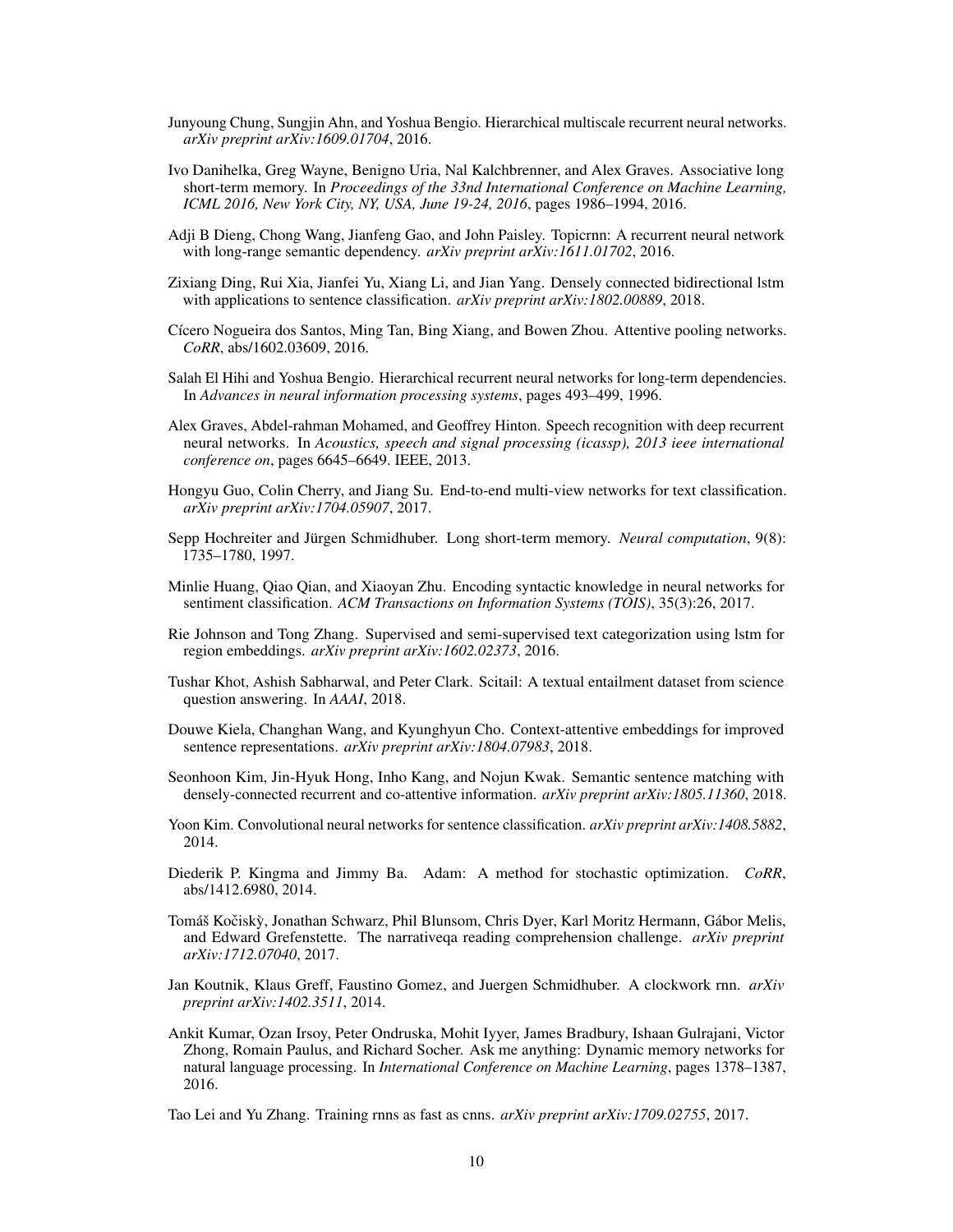- <span id="page-10-7"></span>Pengfei Liu, Xipeng Qiu, and Xuanjing Huang. Adversarial multi-task learning for text classification. *arXiv preprint arXiv:1704.05742*, 2017.
- <span id="page-10-4"></span>Shayne Longpre, Sabeek Pradhan, Caiming Xiong, and Richard Socher. A way out of the odyssey: Analyzing and combining recent insights for lstms. *arXiv preprint arXiv:1611.05104*, 2016.
- <span id="page-10-12"></span>Moshe Looks, Marcello Herreshoff, DeLesley Hutchins, and Peter Norvig. Deep learning with dynamic computation graphs. *arXiv preprint arXiv:1702.02181*, 2017.
- <span id="page-10-8"></span>Andrew L Maas, Raymond E Daly, Peter T Pham, Dan Huang, Andrew Y Ng, and Christopher Potts. Learning word vectors for sentiment analysis. In *Proceedings of the 49th annual meeting of the association for computational linguistics: Human language technologies-volume 1*, pages 142–150. Association for Computational Linguistics, 2011.
- <span id="page-10-1"></span>Bryan McCann, James Bradbury, Caiming Xiong, and Richard Socher. Learned in translation: Contextualized word vectors. In *Advances in Neural Information Processing Systems*, pages 6297–6308, 2017.
- <span id="page-10-15"></span>Takeru Miyato, Andrew M Dai, and Ian Goodfellow. Adversarial training methods for semi-supervised text classification. *arXiv preprint arXiv:1605.07725*, 2016.
- <span id="page-10-13"></span>Tsendsuren Munkhdalai and Hong Yu. Neural semantic encoders. corr abs/1607.04315, 2016.
- <span id="page-10-2"></span>Yixin Nie and Mohit Bansal. Shortcut-stacked sentence encoders for multi-domain inference. In *Proceedings of the 2nd Workshop on Evaluating Vector Space Representations for NLP, RepEval@EMNLP 2017, Copenhagen, Denmark, September 8, 2017*, pages 41–45, 2017.
- <span id="page-10-16"></span>Ankur P. Parikh, Oscar Täckström, Dipanjan Das, and Jakob Uszkoreit. A decomposable attention model for natural language inference. In *Proceedings of the 2016 Conference on Empirical Methods in Natural Language Processing, EMNLP 2016, Austin, Texas, USA, November 1-4, 2016*, pages 2249–2255, 2016.
- <span id="page-10-10"></span>Jeffrey Pennington, Richard Socher, and Christopher D. Manning. Glove: Global vectors for word representation. In *Proceedings of the 2014 Conference on Empirical Methods in Natural Language Processing, EMNLP 2014, October 25-29, 2014, Doha, Qatar, A meeting of SIGDAT, a Special Interest Group of the ACL*, pages 1532–1543, 2014.
- <span id="page-10-11"></span>Matthew E Peters, Mark Neumann, Mohit Iyyer, Matt Gardner, Christopher Clark, Kenton Lee, and Luke Zettlemoyer. Deep contextualized word representations. *arXiv preprint arXiv:1802.05365*, 2018.
- <span id="page-10-14"></span>Alec Radford, Rafal Jozefowicz, and Ilya Sutskever. Learning to generate reviews and discovering sentiment. *arXiv preprint arXiv:1704.01444*, 2017.
- <span id="page-10-17"></span>Alec Radford, Karthik Narasimhan, Tim Salimans, and Ilya Sutskever. Improving language understanding by generative pre-training. 2018.
- <span id="page-10-9"></span>Jinfeng Rao, Hua He, and Jimmy J. Lin. Noise-contrastive estimation for answer selection with deep neural networks. In *Proceedings of the 25th ACM International on Conference on Information and Knowledge Management, CIKM 2016, Indianapolis, IN, USA, October 24-28, 2016*, pages 1913–1916, 2016.
- <span id="page-10-0"></span>Tim Rocktäschel, Edward Grefenstette, Karl Moritz Hermann, Tomáš Kočiskỳ, and Phil Blunsom. Reasoning about entailment with neural attention. *arXiv preprint arXiv:1509.06664*, 2015.
- <span id="page-10-3"></span>Minjoon Seo, Aniruddha Kembhavi, Ali Farhadi, and Hannaneh Hajishirzi. Bidirectional attention flow for machine comprehension. *arXiv preprint arXiv:1611.01603*, 2016.
- <span id="page-10-5"></span>Tao Shen, Tianyi Zhou, Guodong Long, Jing Jiang, Shirui Pan, and Chengqi Zhang. Disan: Directional self-attention network for rnn/cnn-free language understanding. *arXiv preprint arXiv:1709.04696*, 2017.
- <span id="page-10-6"></span>Tao Shen, Tianyi Zhou, Guodong Long, Jing Jiang, and Chengqi Zhang. Bi-directional block selfattention for fast and memory-efficient sequence modeling. *arXiv preprint arXiv:1804.00857*, 2018.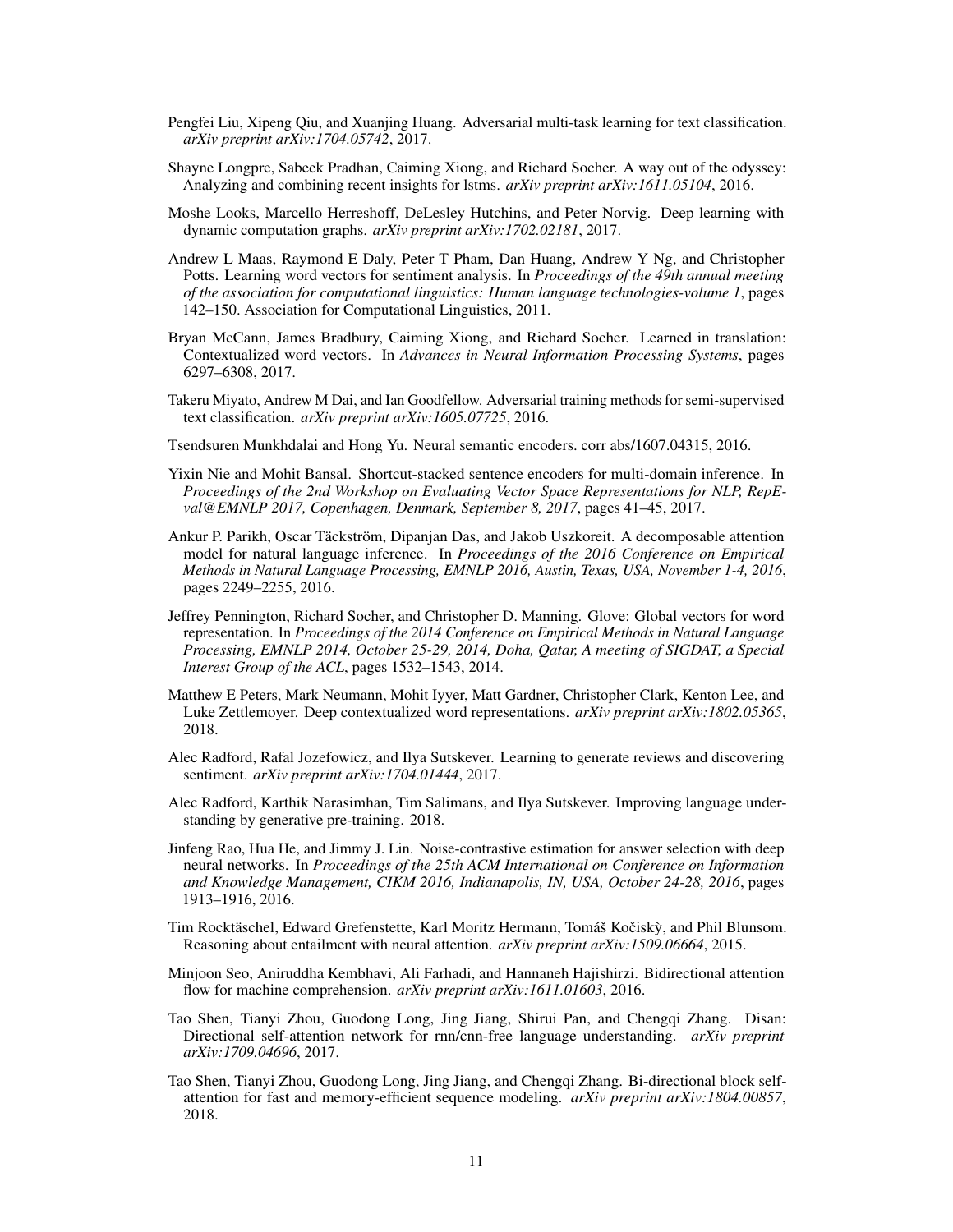- <span id="page-11-7"></span>Richard Socher, Alex Perelygin, Jean Y Wu, Jason Chuang, Christopher D Manning, Andrew Y Ng, and Christopher Potts. Recursive deep models for semantic compositionality over a sentiment treebank. Citeseer, 2013.
- <span id="page-11-11"></span>Rupesh Kumar Srivastava, Klaus Greff, and Jürgen Schmidhuber. Highway networks. *CoRR*, abs/1505.00387, 2015.
- <span id="page-11-1"></span>Ilya Sutskever, Oriol Vinyals, and Quoc V Le. Sequence to sequence learning with neural networks. In *Advances in neural information processing systems*, pages 3104–3112, 2014.
- <span id="page-11-3"></span>Kai Sheng Tai, Richard Socher, and Christopher D Manning. Improved semantic representations from tree-structured long short-term memory networks. *arXiv preprint arXiv:1503.00075*, 2015.
- <span id="page-11-16"></span>Yi Tay, Luu Anh Tuan, and Siu Cheung Hui. A compare-propagate architecture with alignment factorization for natural language inference. *arXiv preprint arXiv:1801.00102*, 2017.
- <span id="page-11-17"></span>Yi Tay, Luu Anh Tuan, and Siu Cheung Hui. Co-stack residual affinity networks with multi-level attention refinement for matching text sequences. *arXiv preprint arXiv:1810.02938*, 2018a.
- <span id="page-11-6"></span>Yi Tay, Luu Anh Tuan, and Siu Cheung Hui. Multi-range reasoning for machine comprehension. *arXiv preprint arXiv:1803.09074*, 2018b.
- <span id="page-11-5"></span>Ashish Vaswani, Noam Shazeer, Niki Parmar, Jakob Uszkoreit, Llion Jones, Aidan N Gomez, Łukasz Kaiser, and Illia Polosukhin. Attention is all you need. In *Advances in Neural Information Processing Systems*, pages 6000–6010, 2017.
- <span id="page-11-8"></span>Ellen M Voorhees et al. The trec-8 question answering track report. In *Trec*, volume 99, pages 77–82, 1999.
- <span id="page-11-10"></span>Mengqiu Wang, Noah A. Smith, and Teruko Mitamura. What is the jeopardy model? A quasisynchronous grammar for QA. In *EMNLP-CoNLL 2007, Proceedings of the 2007 Joint Conference on Empirical Methods in Natural Language Processing and Computational Natural Language Learning, June 28-30, 2007, Prague, Czech Republic*, pages 22–32, 2007.
- <span id="page-11-2"></span>Wenhui Wang, Nan Yang, Furu Wei, Baobao Chang, and Ming Zhou. Gated self-matching networks for reading comprehension and question answering. In *Proceedings of the 55th Annual Meeting of the Association for Computational Linguistics (Volume 1: Long Papers)*, volume 1, pages 189–198, 2017.
- <span id="page-11-14"></span>John Wieting, Mohit Bansal, Kevin Gimpel, and Karen Livescu. Towards universal paraphrastic sentence embeddings. *arXiv preprint arXiv:1511.08198*, 2015.
- <span id="page-11-4"></span>SHI Xingjian, Zhourong Chen, Hao Wang, Dit-Yan Yeung, Wai-Kin Wong, and Wang-chun Woo. Convolutional lstm network: A machine learning approach for precipitation nowcasting. In *Advances in neural information processing systems*, pages 802–810, 2015.
- <span id="page-11-0"></span>Caiming Xiong, Victor Zhong, and Richard Socher. Dynamic coattention networks for question answering. *CoRR*, abs/1611.01604, 2016.
- <span id="page-11-9"></span>Yi Yang, Wen-tau Yih, and Christopher Meek. Wikiqa: A challenge dataset for open-domain question answering. In *Proceedings of the 2015 Conference on Empirical Methods in Natural Language Processing, EMNLP 2015, Lisbon, Portugal, September 17-21, 2015*, pages 2013–2018, 2015.
- <span id="page-11-13"></span>Hong Yu and Tsendsuren Munkhdalai. Neural tree indexers for text understanding. In *Proceedings of the 15th Conference of the European Chapter of the Association for Computational Linguistics, EACL 2017, Valencia, Spain, April 3-7, 2017, Volume 1: Long Papers*, pages 11–21, 2017.
- <span id="page-11-12"></span>Matthew D Zeiler. Adadelta: an adaptive learning rate method. *arXiv preprint arXiv:1212.5701*, 2012.
- <span id="page-11-15"></span>Rui Zhang, Honglak Lee, and Dragomir Radev. Dependency sensitive convolutional neural networks for modeling sentences and documents. *arXiv preprint arXiv:1611.02361*, 2016a.